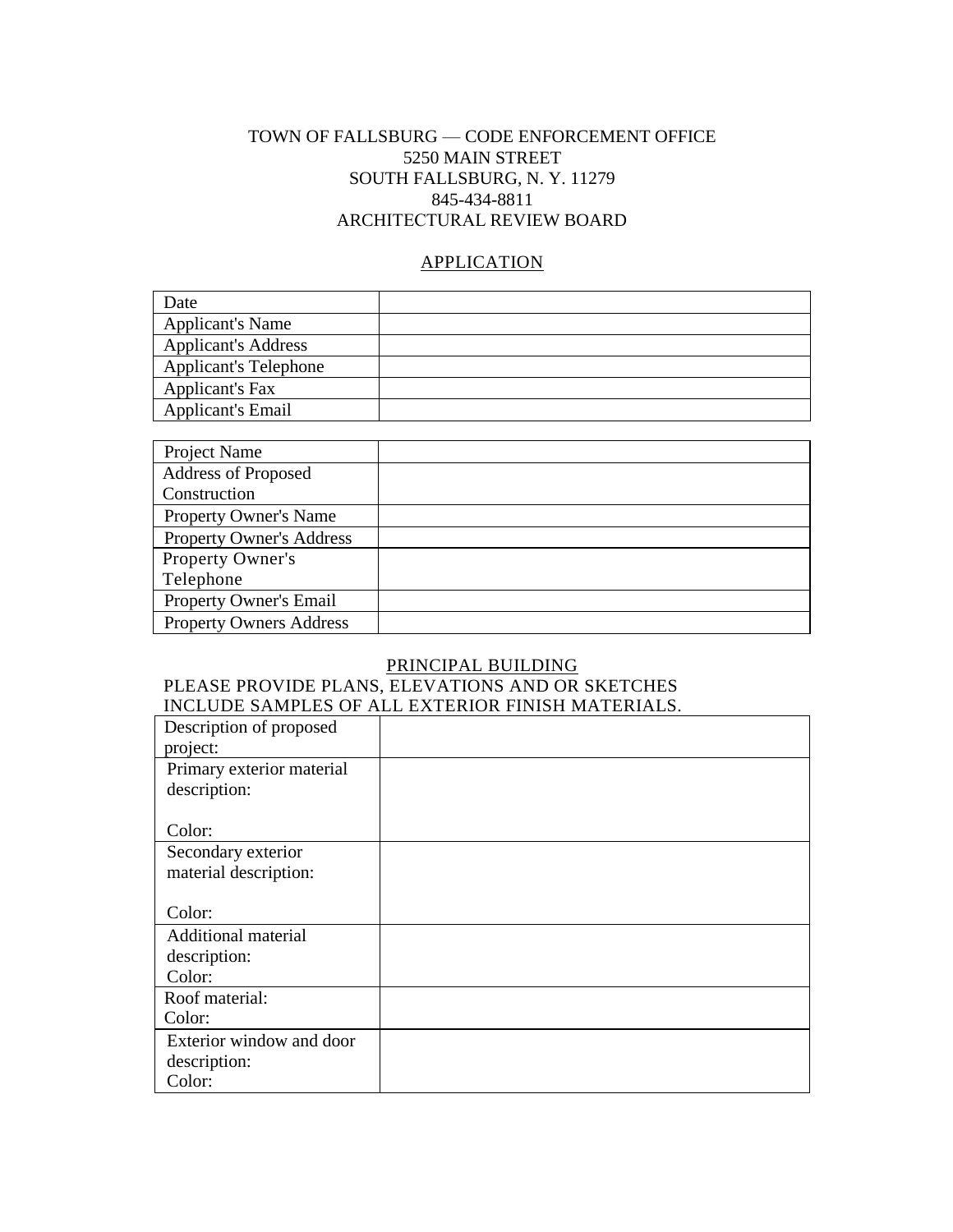## LIGHTING PLEASE PROVIDE CUT SHEETS OF EXTERIOR LIGHTING.

| Is exterior lighting proposed |  |
|-------------------------------|--|
| for building?                 |  |
| Description:                  |  |
| Provide cut sheet             |  |
| Is exterior lighting proposed |  |
| For Parking area?             |  |
| Description:                  |  |
| Provide cut sheet             |  |

### EQUIPMENT - i.e.: HVAC

| Will exterior equipment<br>be visible from the street? |  |
|--------------------------------------------------------|--|
| Color and type of                                      |  |
| equipment units:                                       |  |
| Color and type of                                      |  |
| screening to conceal                                   |  |
| equipment:                                             |  |
|                                                        |  |
|                                                        |  |
|                                                        |  |

## ACCESSORY STRUCTURES

#### PLEASE PROVIDE PLANS, ELEVATIONS AND OR SKETCHES. INCLUDE SAMPLES OF ALL EXTERIOR FINISH MATERIALS.

| Type of accessory |  |
|-------------------|--|
| structure:        |  |
| Material:         |  |
| Color and design  |  |
| description:      |  |
|                   |  |
| Type of accessory |  |
| structure:        |  |
| Material:         |  |
| Color and design  |  |
| description:      |  |

 $\mathbf{r}$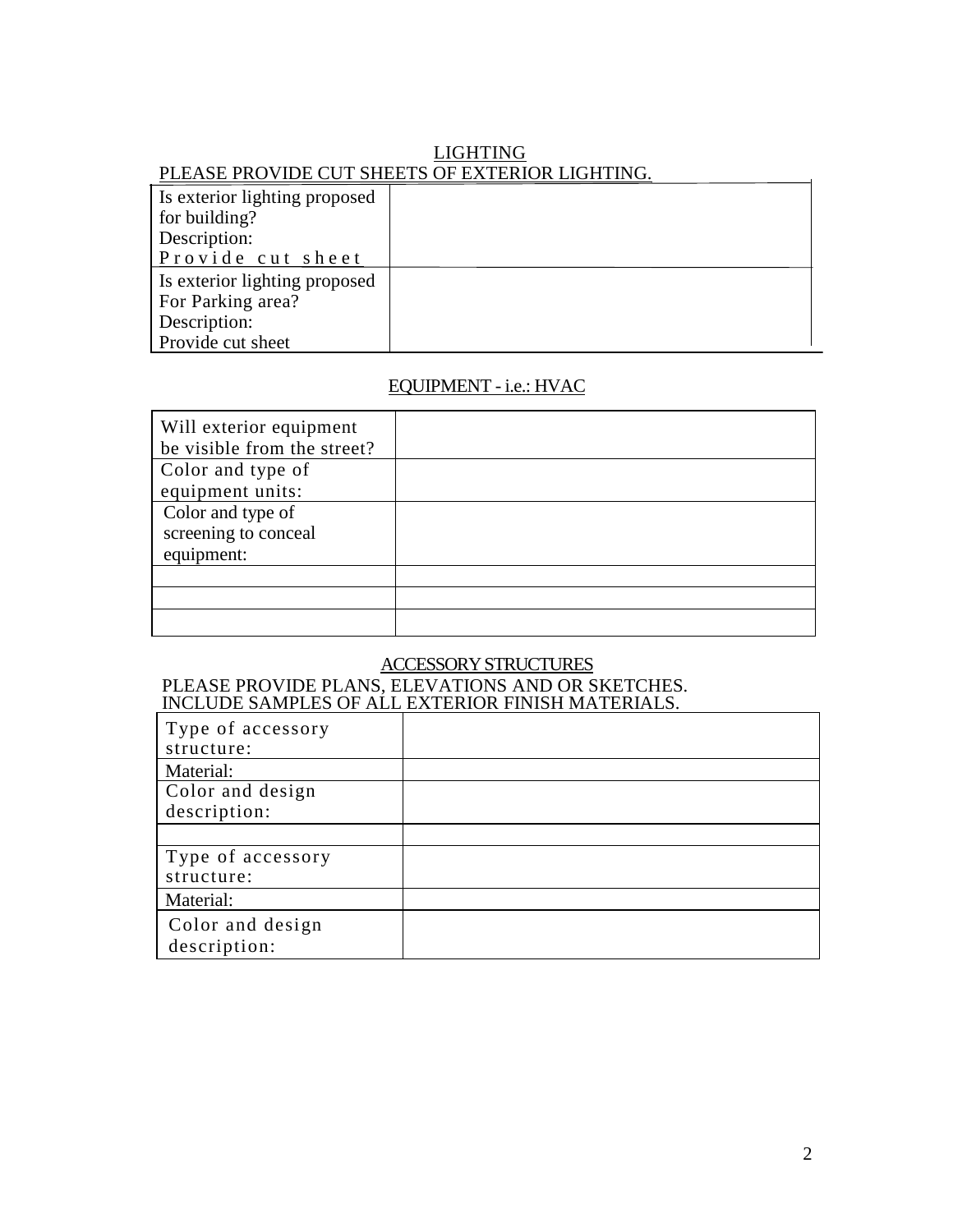### \*SIGNAGE

## PLEASE PROVIDE SITE PLANS, PLANS, ELEVATIONS AND OR SKETCHES FORLOCATIONS OF PROPOSED SIGNS.

INCLUDE SAMPLES OF ALL MATERIALS AND CUT SHEETS OF ALL LIGHTING.

| Description of proposed |  |
|-------------------------|--|
| Signage:                |  |
| Wall Sign Type:         |  |
| Material:               |  |
| Dimensions:             |  |
| [length and width]      |  |
| Colors:                 |  |
| Lighting Method:        |  |
|                         |  |
| Ground Sign Type:       |  |
| Material:               |  |
| Dimensions:             |  |
| [Length and width]      |  |
| Colors:                 |  |
| Lighting Method:        |  |
| Mounting method:        |  |
| Landscaping:            |  |
|                         |  |

### \*AWNINGS

PLEASE PROVIDE SAMPLES OF ALL MATERIALS AND CUT SHEETS OF ALL LIGHTING.

| Is a Fabric Awning<br>Proposed? |  |
|---------------------------------|--|
| Material:                       |  |
| Dimensions:                     |  |
| Shape:                          |  |
| Color:                          |  |
| Lighting Method:                |  |
| Will there be any text          |  |
| Or logo:                        |  |
| Description:                    |  |
|                                 |  |
| Additional signage or           |  |
| awning information:             |  |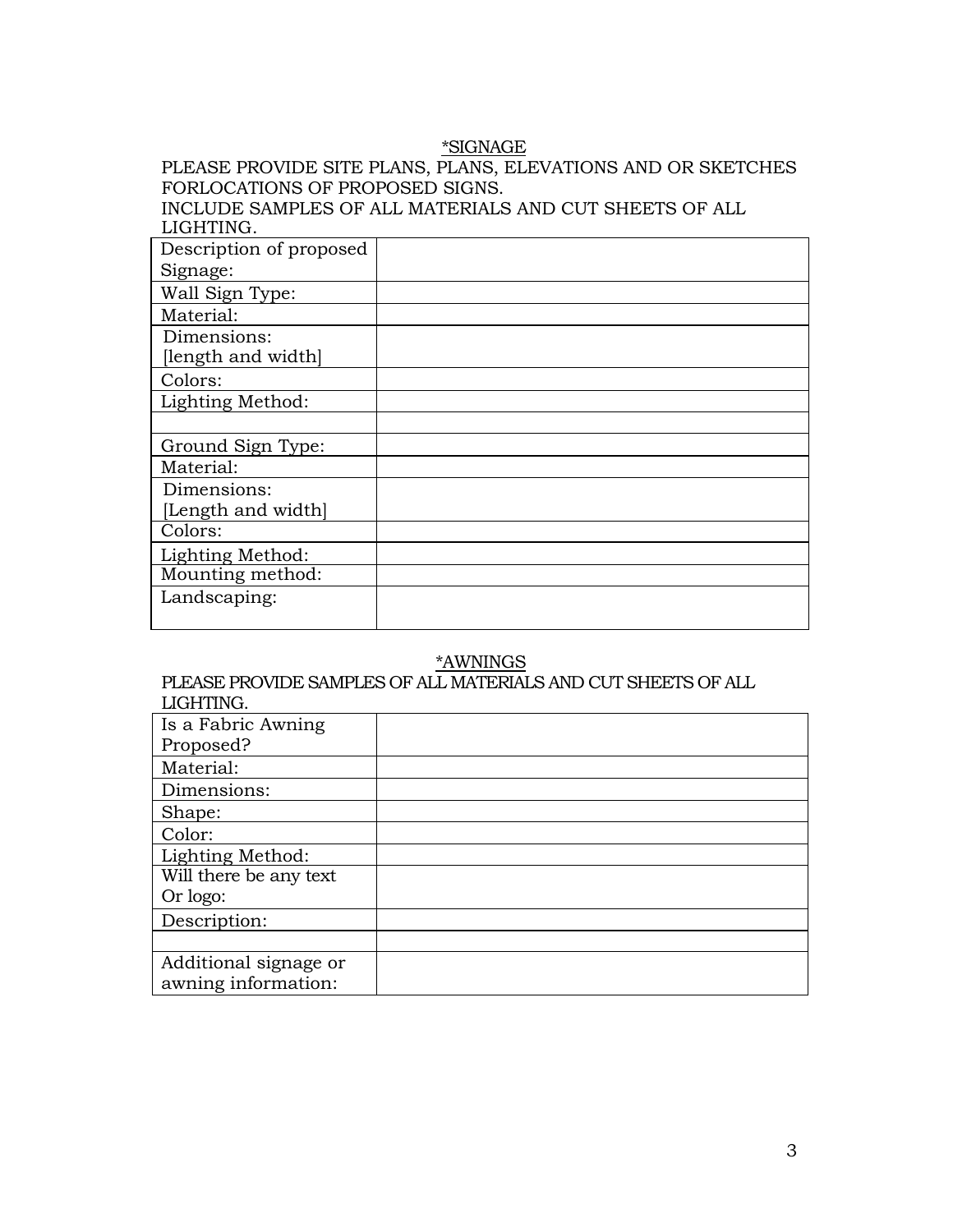## Application Checklist

- o Site Plan  $\Box$
- o Plan
- $\circ$  Elevation  $\Box$
- o Sketch □

# Samples and Cut Sheets for Principal Buildings Accessory Structures, Signage and Awnings

- o Primary material
- o Secondary material
- o Additional material
- $\circ$  Paint colors  $\Box$
- $\circ$  Roof material  $\Box$
- o Landscaping / Screening material
- $\circ$  Awning material  $\square$
- o Doors and windows
- $\circ$  Lighting  $\Box$

DATE:\_\_\_\_\_\_\_\_\_\_\_\_\_\_\_\_\_\_\_\_\_\_\_\_\_\_\_\_\_\_\_\_\_\_\_\_\_\_\_\_\_\_\_